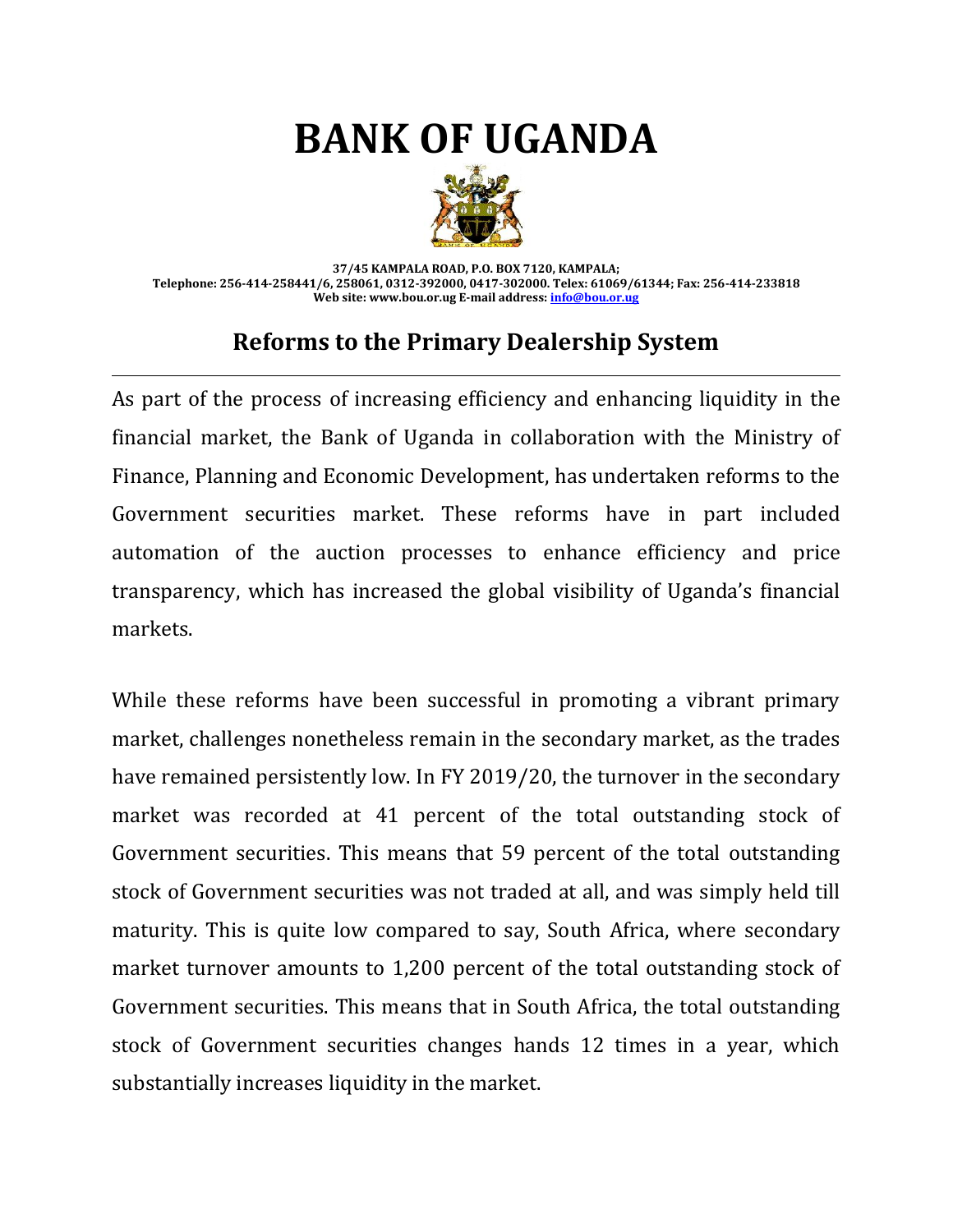The increased liquidity of the Government securities market enhances the attractiveness of the securities as it facilitates the ease of entry and exit into the financial market. It also strengthens a country's ability to withstand exogenous shocks to the economy, as offshore investors would be more assured of stability in prices as opposed to the expectation of heightened volatility in illiquid markets.

In order to enhance liquidity in the secondary market, effective October 01, 2020, competitive bidding in the primary market for Government securities shall be limited to only Primary Dealer Banks. I also want to take this opportunity to announce that after an evaluation process that started early this year, the following seven banks have now been appointed Primary Dealer Banks for a period of three years:

- 1. ABSA Bank
- 2. Bank of Baroda
- 3. Centenary Bank
- 4. DFCU Bank
- 5. Housing Finance Bank
- 6. Stanbic Bank
- 7. Standard Chartered Bank

**Investors should continue submitting their bids to their respective commercial banks as usual, where they will be well served.** All commercial banks will continue to access the primary market for noncompetitive bids (below UGX 200 million). However, for competitive bids